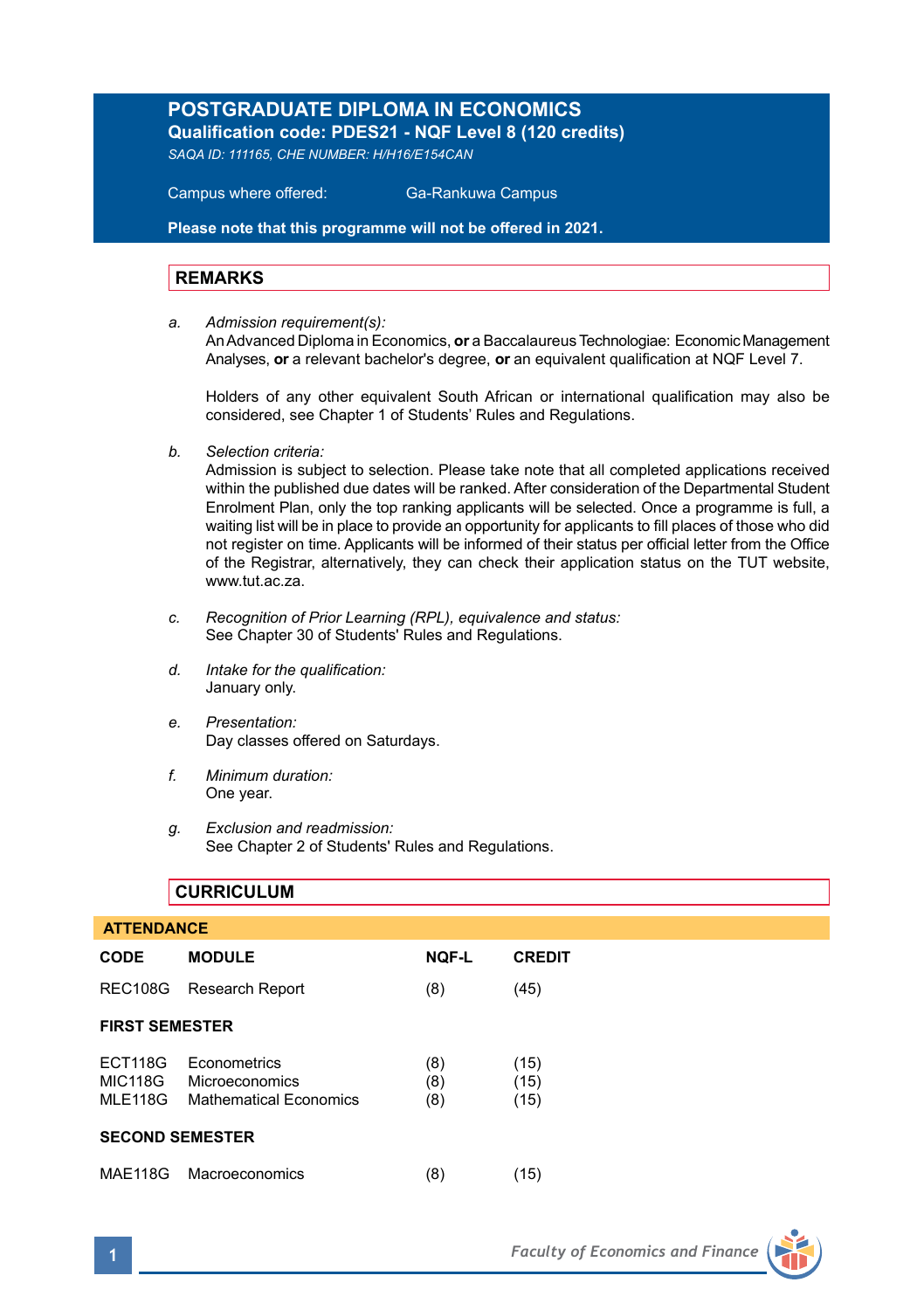### **plus one of the following electives:**

| DVE118G | Development Economics                | (8) | (15) |
|---------|--------------------------------------|-----|------|
| ICY118G | <b>Industrial Policy</b>             | (8) | (15) |
|         |                                      |     |      |
|         | TOTAL CREDITS FOR THE QUALIFICATION: |     | 120  |

## **MODULE INFORMATION (OVERVIEW OF SYLLABUS)**

The syllabus content is subject to change to accommodate industry changes. Please note that a more detailed syllabus is available at the Department or in the study guide that is applicable to a particular module. At time of publication, the syllabus content was defined as follows:

#### **D**

#### **DEVELOPMENT ECONOMICS (DVE118G)** 1 X 3-HOUR PAPER *(Module custodian: Department of Economics)*

The purpose of this module is to make students familiar with the economics of less developed countries and the ways that theoretical and empirical methodologies can be used to analyse some of these countries' economic problems. This module enables students to develop the skills required to generate original research in the field of development economics. Towards this end, students will internalise important prevailing strands in the existing literature and work on developing, organising, and conveying original insights that build on these ideas through written work. (Total tuition time: not available)

### **E**

### **ECONOMETRICS (ECT118G)****1 X 3-HOUR PAPER**

#### *(Module custodian: Department of Economics)*

The purpose of this module is to familiarise students with advanced topics in Econometrics. The module employs Econometrics software packages and emphasises practical laboratory sessions over and above normal lectures and tutorials. The module comprises the following advanced topics in econometrics: pooling cross sections across time (i.e. simple panel data methods), advanced panel data methods, instrumental variables estimation and two-stage least squares, simultaneous equations models, limited dependent variable models and sample selection corrections, and advanced time series topics. (Total tuition time: not available)

#### **I**

### **INDUSTRIAL POLICY (ICY118G) 1 X 3-HOUR PAPER**

#### *(Module custodian: Department of Economics)*

The purpose of this module is to introduce students to the economic analysis of industry structure and firm behaviour under various conditions of technology, competition, and organisation. This module applies microeconomic and econometric techniques to the study of firms as organisations, market structures, strategic interaction, market efficiency and industrial policy. Furthermore, it covers game theoretic concepts, imperfect competition in static and dynamic settings, theoretical and empirical studies of collusion, entry and accommodation, product differentiation, monopolistic behaviour, vertical integration, determinants of market structure, and industrial policy and efficiency analysis. (Total tuition time: not available)

#### **M**

#### MACROECONOMICS (MAE118G) **1 ACCROECONOMICS (MACROECONOMICS**)

#### *(Module custodian: Department of Economics)*

This module will enable students to understand intermediate theories of macroeconomics and their applications using macroeconomic models. Students will be introduced to various topics in macroeconomics including theory of expectations in the context of goods and financial markets, the functioning of goods, financial and foreign exchange markets in an open economy, as well as the application of fiscal and monetary policy in the context of macroeconomic objectives. The module is intended to address some of the global and national challenges such as the development of critical economic skills and produce graduates who are socially responsible in contributing to the national development effort and social transformation. (Total tuition time: not available)